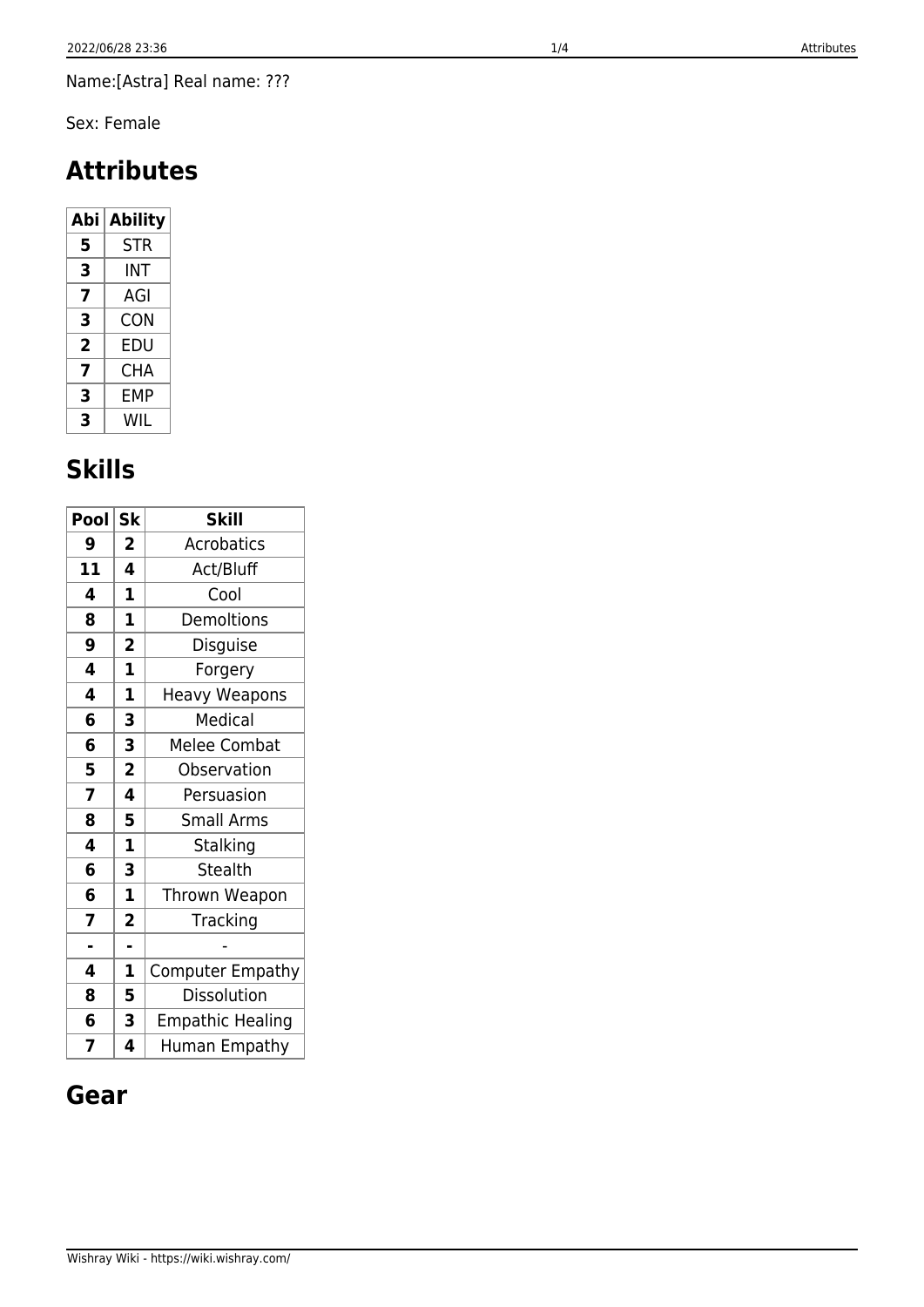### **Contacts**

## **Hindrances**

## **Benefits**

4 Passion

## **Careers**

- Background: Wealthy but troubled kid
- School: Military Boarding School
- Career 1: Secret Experiments in School
- Career 2: Delta 7 Trainee
- Career 3: Delta 7 Operative
- Career 4: Dissolved Captive

Bonds:

- Mai student of sorcery
- White Circle former colleagues
- The Underground Allies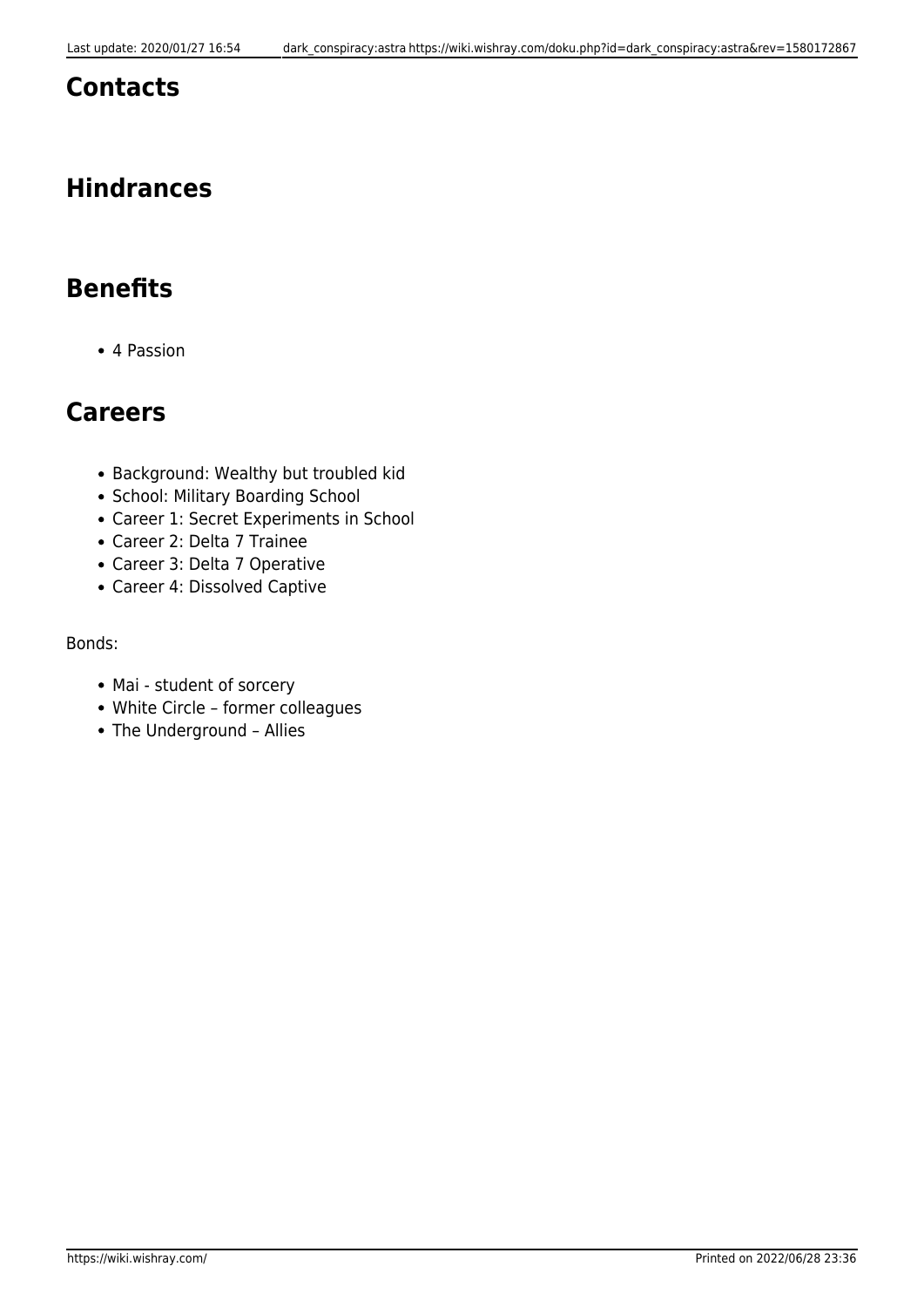

<https://captrosko.tumblr.com/post/179451602515/kandra-i-found-i-hadnt-been-carrying-a-man>

### **Recent Background**

Astra was held for a couple of years, during which time Beta Three had been reassigned to the Chicago Underground and become a trusted senior member. Astra got loose from her captives somehow just a couple of months ago, and ended up in Cleveland.

Not recalling much, she did remember a couple of operatives she worked with in the Cleveland area, and tried to look them up. She found that both of them had been slain. While looking into the second of them, she ran into one "Field Agent Leonard Maxwell" and one Deputy Regional Director Frank Lime of the DEA, cleaning up the murder of the D7 agent she was looking for at a hotel room, and planting evidence to make it look like a typical murder (instead of the very bloody affair that it actually was).

Astra followed a lead on another D7 agent that went to Gary (to help the underground there deal with the BioChem situation). He was never found, and suspicion now is that he may well be dead. Further it seems likely that his mind may have been read, and that this may have lead the conspiracy to the other D7 agents in Cleveland.